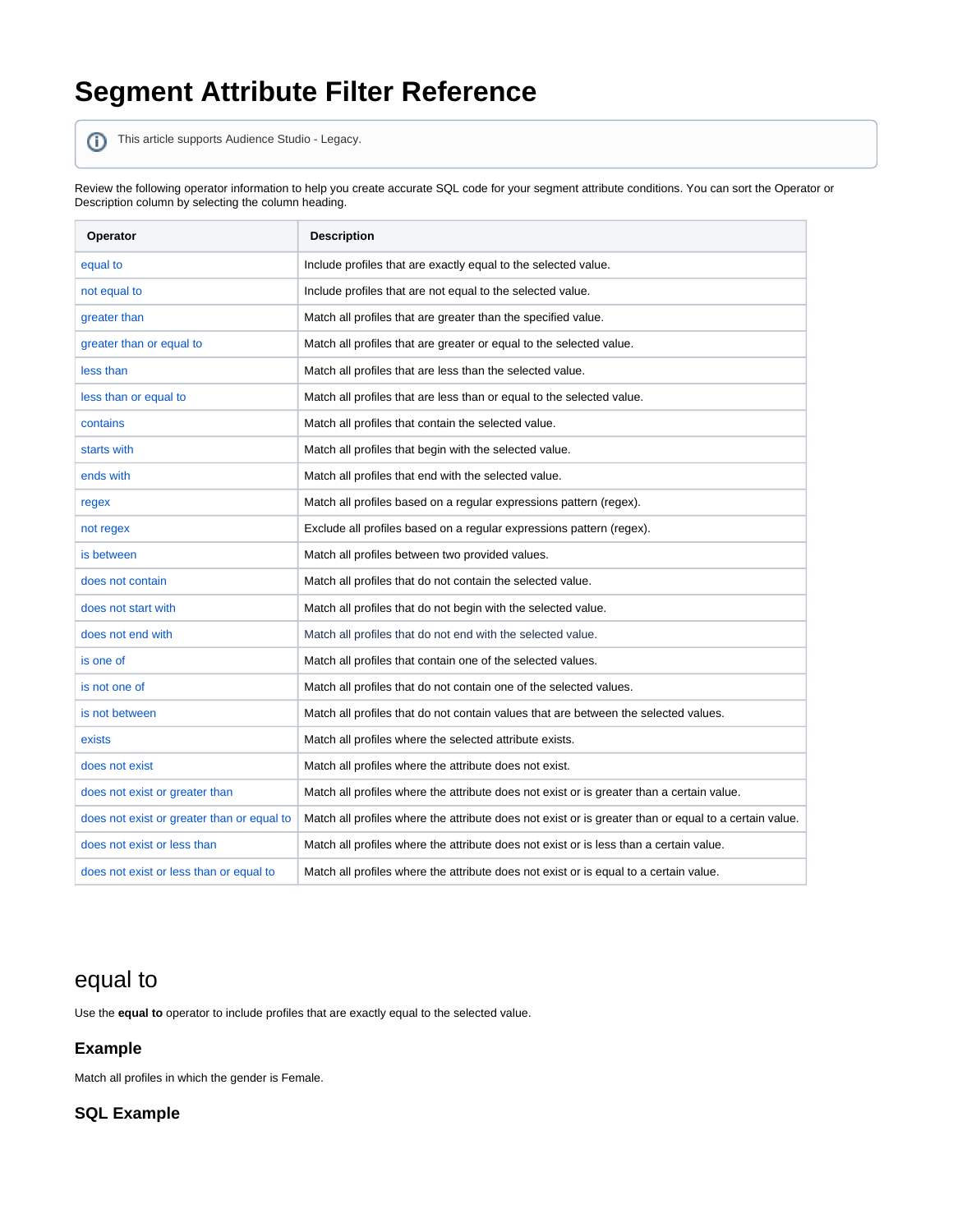```
select count(*) from (
select
a."cdp_customer_id"
from "cdp_audience_1249"."customers" a
where a."gender" = 'Female'
-- set session distributed_join = 'true'
) cs
```
### not equal to

Use the **not equal to** operator to include profiles that are not equal to the selected value.

### **Example**

Match all profiles in which the gender is not Male.

### **SQL Example**

```
select count(*) from (
select
a."cdp_customer_id"
from "cdp_audience_1249"."customers" a
where not coalesce(a."gender" = 'Male', false)
-- set session distributed_join = 'true'
) cs
```
### greater than

Use the **greater than** operator to match all profiles that are greater than the specified value.

#### **Example**

Match all profiles with a likely\_to\_shop score greater than zero.

### **SQL Example**

```
select count(*) from (
select
a."cdp_customer_id"
from "cdp_audience_1249"."customers" a
where a."td_predictive_score_177" > 0
-- set session distributed_join = 'true'
) cs
```
### <span id="page-1-0"></span>greater than or equal to

Use the **greater than or equal to** operator to match all profiles that are greater or equal to the selected value.

#### **Example**

Match all profiles with a likely\_to\_shop score greater than OR equal to zero.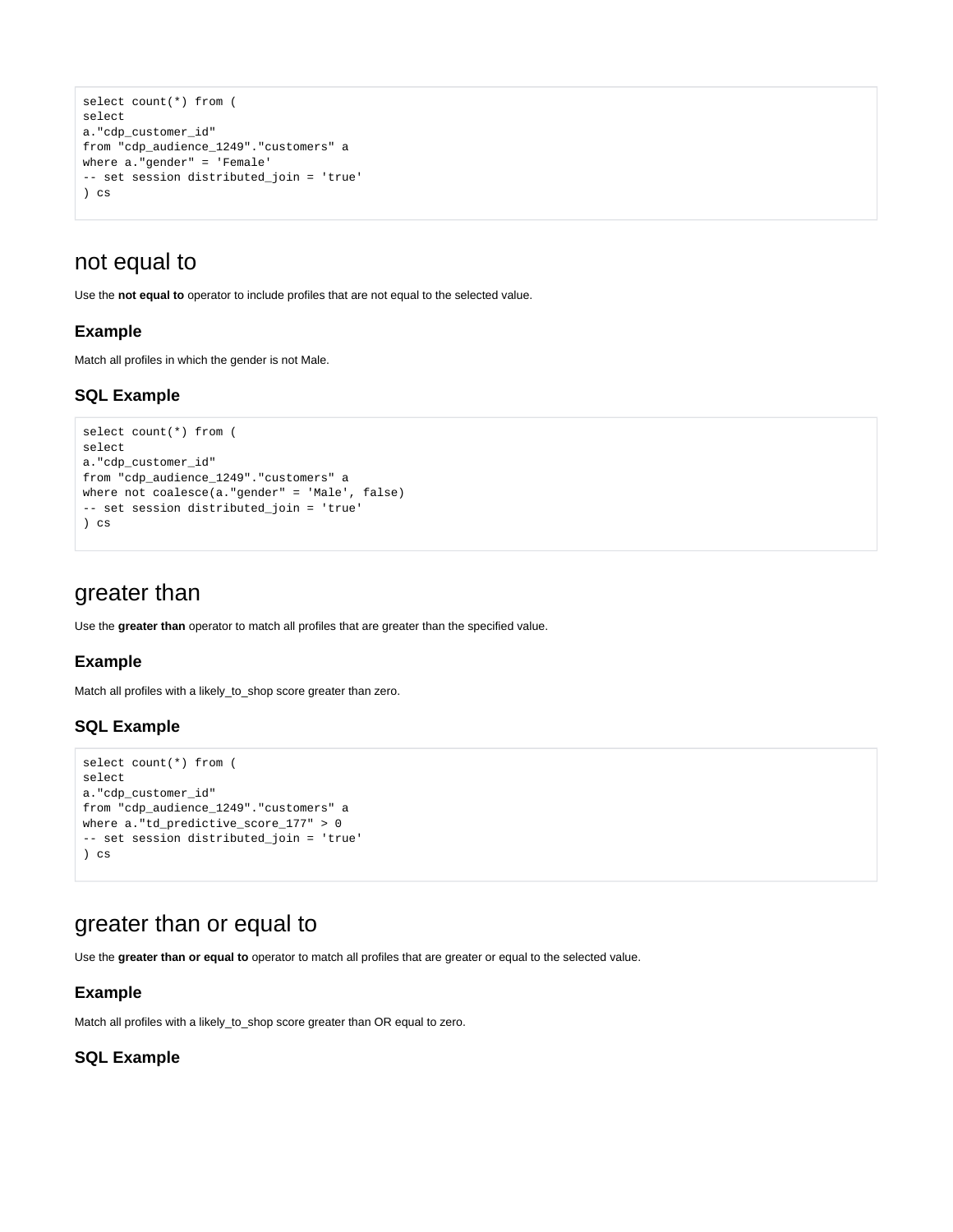```
select count(*) from (
select
a."cdp_customer_id"
from "cdp_audience_1249"."customers" a
where a."td_predictive_score_177" >= 0
-- set session distributed_join = 'true'
) cs
```
### <span id="page-2-0"></span>less than

Use the **less than** operator to match all profiles that are less than the selected value.

### **Example**

Match all profiles with a likely\_to\_shop score less than 10.

### **SQL Example**

```
select count(*) from (
select
a."cdp_customer_id"
from "cdp_audience_1249"."customers" a
where a."td_predictive_score_177" < 10
-- set session distributed_join = 'true'
) cs
```
### <span id="page-2-1"></span>less than or equal to

Use the **less than or equal to** operator to match all profiles that are less than or equal to the selected value.

#### **Example**

Match all profiles with a likely\_to\_shop score less or equal to 10.

### **SQL Example**

```
select count(*) from (
select
a."cdp_customer_id"
from "cdp_audience_1249"."customers" a
where a."td_predictive_score_177" <= 10
-- set session distributed_join = 'true'
) cs
```
### <span id="page-2-2"></span>contains

Use the **contains** operator to match all profiles that contain the selected value.

### **Example**

Match all profiles where the company contains Johnston LLC.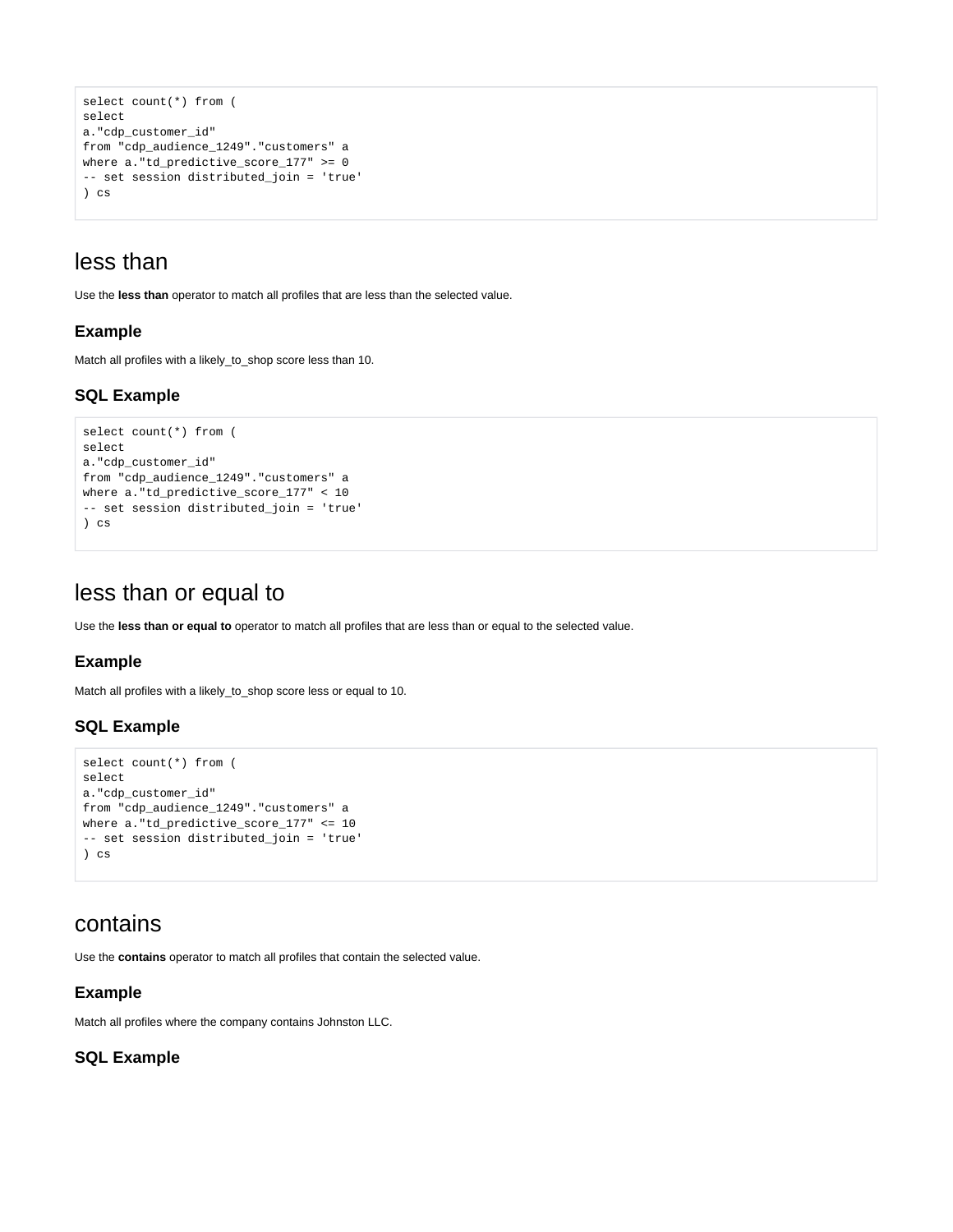```
select count(*) from (
select
a."cdp_customer_id"
from "cdp_audience_6148"."customers" a
where position('Johnston LLC' in a."company") > 0
-- set session distributed_join = 'true'
) cs
```
### <span id="page-3-0"></span>starts with

Use the **starts with** operator to match all profiles that begin with the selected value.

#### **Example**

Match all profiles where the company begins with Johnston LLC.

### **SQL Example**

```
select count(*) from (
select
a."cdp_customer_id"
from "cdp_audience_6148"."customers" a
where position('Johnston LLC' in a."company") = 1
-- set session distributed_join = 'true'
) cs
```
### <span id="page-3-1"></span>ends with

Use the **ends with** operator to match all profiles that end with the selected value.

#### **Example**

Match all profiles where the company ends with LLC.

### **SQL Example**

```
select count(*) from (
select
a."cdp_customer_id"
from "cdp_audience_409"."customers" a
where substr(a."company", -length('LLC'), length('LLC')) = 'LLC'
-- set session distributed_join = 'true'
) cs
```
### <span id="page-3-2"></span>regex

Use the **regex** operator to match all profiles based on a regular expressions pattern (regex). You must provide the regex pattern that works for your use case.

#### **Example**

Match all profiles where the job\_title begins with 'Manager', based on the regex expression: ^Manager.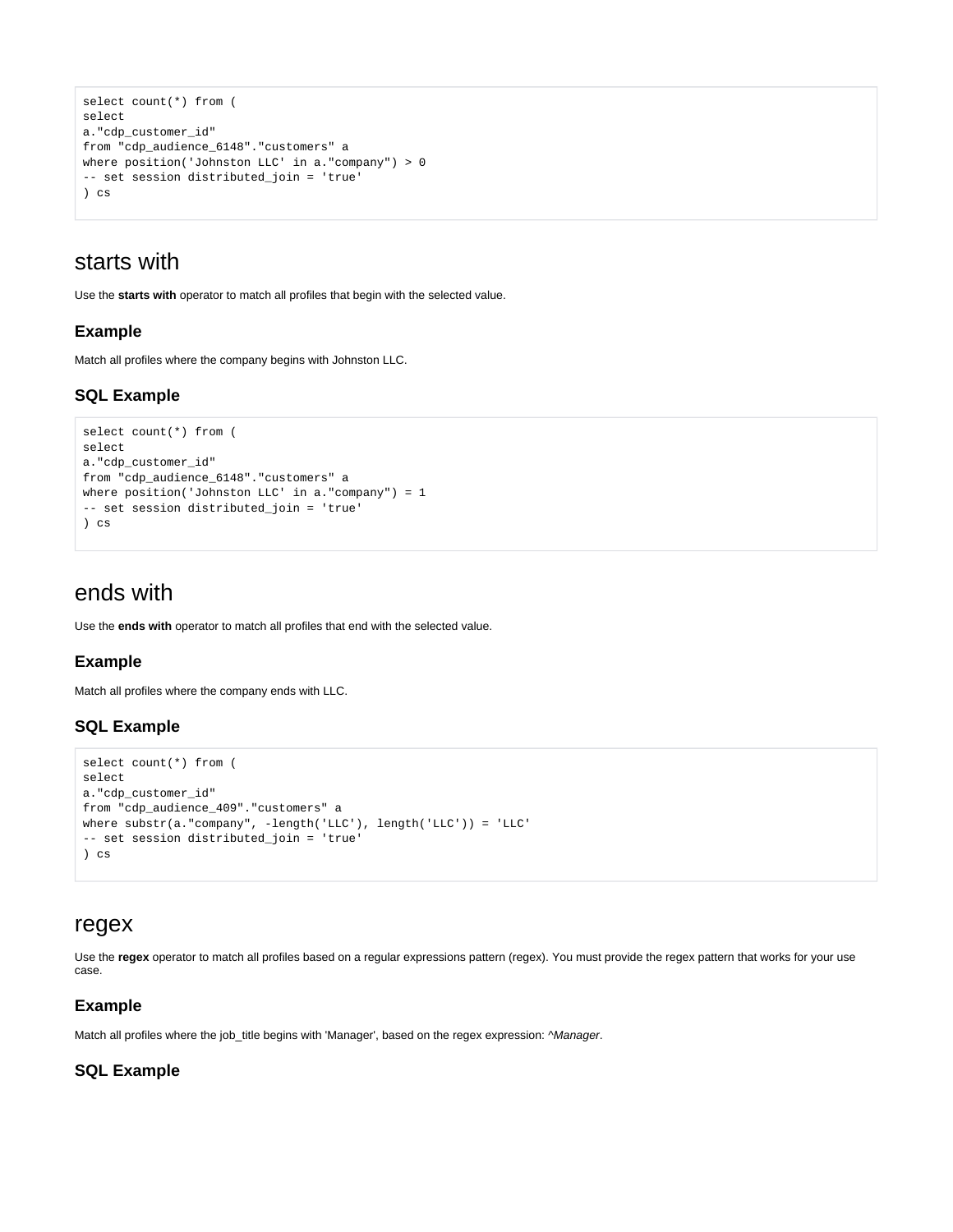```
select count(*) from (
select
a."cdp_customer_id"
from "cdp_audience_409"."customers" a
where regexp_like(a."job_title", '^Manager')
-- set session distributed_join = 'true'
) cs
```
### <span id="page-4-0"></span>not regex

Use the **not regex** operator to not match all profiles based on a regular expressions pattern (regex). You must provide the regex pattern that works for your use case.

#### **Example**

Match all profiles where the company does not end with the word Google based on the regex pattern Google\$.

#### **SQL Example**

```
select count(*) from (
select
a."cdp_customer_id"
from "cdp_audience_409"."customers" a
where not coalesce(regexp_like(a."company", 'Google$'), false)
-- set session distributed_join = 'true'
) cs
```
### <span id="page-4-1"></span>is between

Use the **in between** operator to not match all profiles between two provided values.

### **Example**

Match all profiles with a likely\_to\_shop score between 10 and 20.

#### **SQL Example**

```
select count(*) from (
select
a."cdp_customer_id"
from "cdp_audience_409"."customers" a
where (a."likely_to_shop" between 10 and 20)
-- set session distributed_join = 'true'
) cs
```
### <span id="page-4-2"></span>does not contain

Use the **does not contain** operator to match all profiles that do not contain the selected value.

#### **Example**

Include all profiles where the company does not contain Johnston LLC.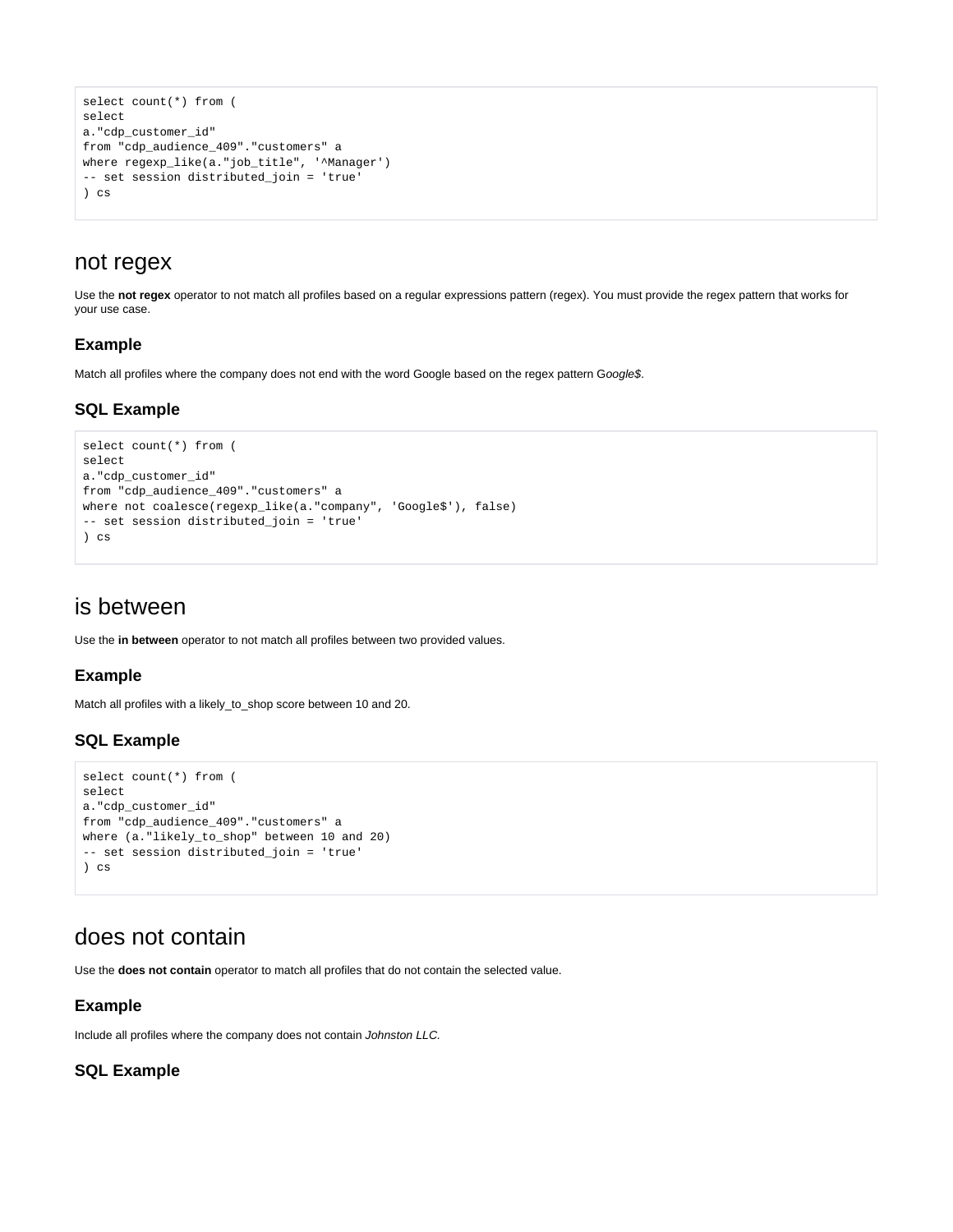```
select count(*) from (
select
a."cdp_customer_id"
from "cdp_audience_409"."customers" a
where not coalesce(position('Johnston LLC' in a."company") > 0
-- set session distributed_join = 'true'
) cs
```
### <span id="page-5-0"></span>does not start with

Use the **does not start with** operator to match all profiles that do not begin with the selected value.

### **Example**

Include all profiles where the company does not start with Johnston LLC.

### **SQL Example**

```
select count(*) from (
select
a."cdp_customer_id"
from "cdp_audience_409"."customers" a
where not coalesce(position('Johnston LLC' in a."company") = 1
-- set session distributed_join = 'true'
) cs
```
### <span id="page-5-1"></span>does not end with

Use the **does not end with** operator to match all profiles that do not end with the selected value.

### **Example**

Include all profiles where the last\_name does not end with Saint John.

### **SQL Example**

```
select count(*) from (
select
a."cdp_customer_id"
from "cdp_audience_409"."customers" a
where not coalesce(substr(a."last_name", -length('Saint John'), length('Saint John')) = 'Saint John'
-- set session distributed_join = 'true'
) cs
```
### <span id="page-5-2"></span>is one of

Use the **is one of** operator to match all profiles that do not contain one of the selected values.

### **Example**

Include all profiles where the job\_title is either 'VP Marketing' or 'VP sales' or 'VP Product Management'.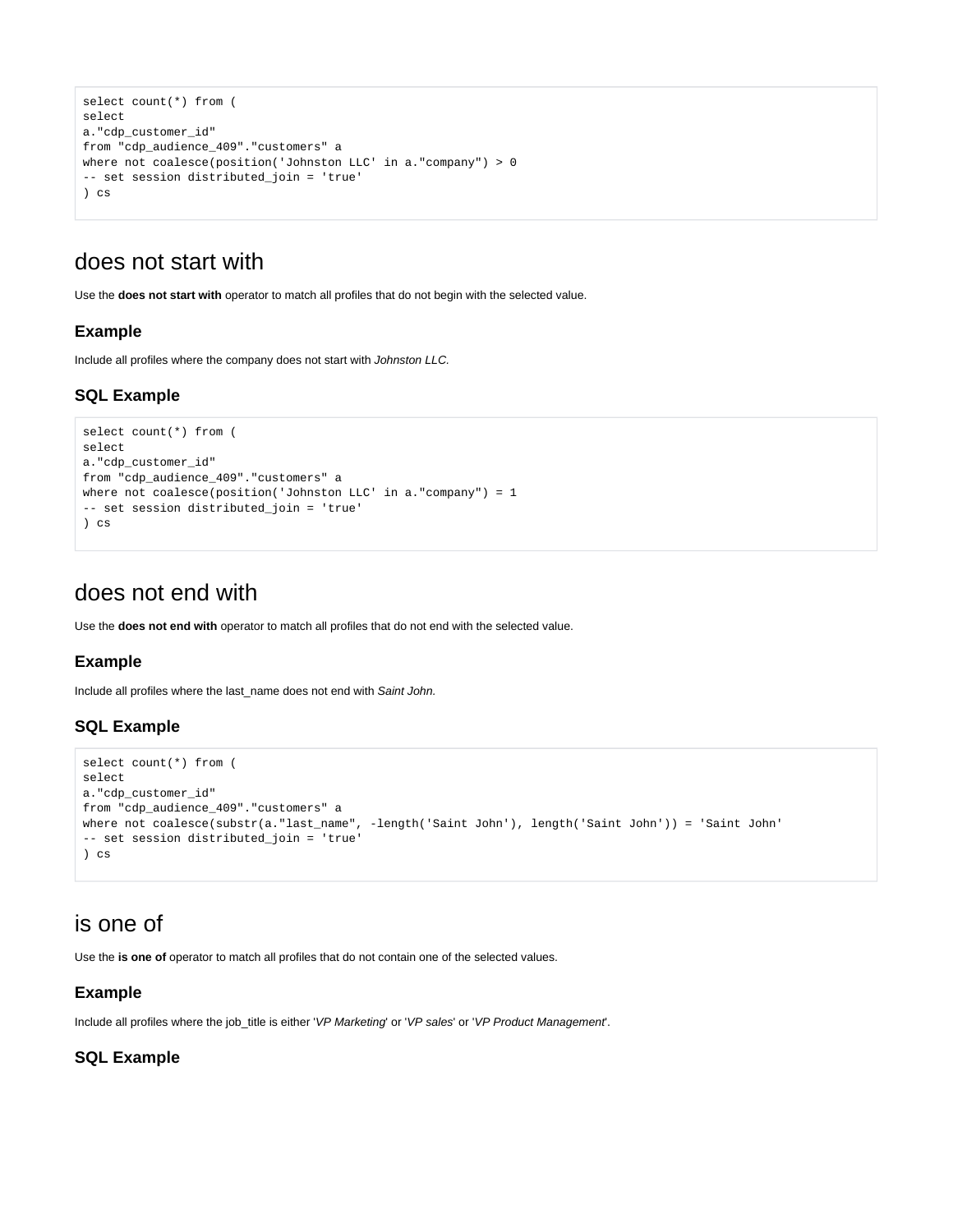```
select count(*) from (
select
a."cdp_customer_id"
from "cdp_audience_409"."customers" a
where a."job_title" in ('VP Marketing','VP sales','VP Product Management')
-- set session distributed_join = 'true'
) cs
```
### <span id="page-6-0"></span>is not one of

Use the **is not one of** operator to match all profiles that do not contain one of the selected values.

### **Example**

Include all profiles where the job\_title is NOT Teacher or Physical Therapist or Chemical Engineer.

### **SQL Example**

```
select count(*) from (
select
a."cdp_customer_id"
from "cdp_audience_409"."customers" a
where not coalesce(a."job_title" in ('Teacher','Physical Therapist','Chemical Engineer'), false)
-- set session distributed_join = 'true'
) cs
```
### <span id="page-6-1"></span>is not between

Use the **is not between** operator to match all profiles that do not contain values that are between the selected values.

#### **Example**

Include all profiles where the likely\_to\_shop\_score is not between 31 and 40.

### **SQL Example**

```
select count(*) from (
select
a."cdp_customer_id"
from "cdp_audience_409"."customers" a
where not coalesce((a."likely_to_shop_score" between 31 and 40), false)
-- set session distributed_join = 'true'
) cs
```
### <span id="page-6-2"></span>exists

Use the **exists** operator to match all profiles where the selected attribute exists.

### **Example**

Match all profiles that have an affinity\_sub\_category score.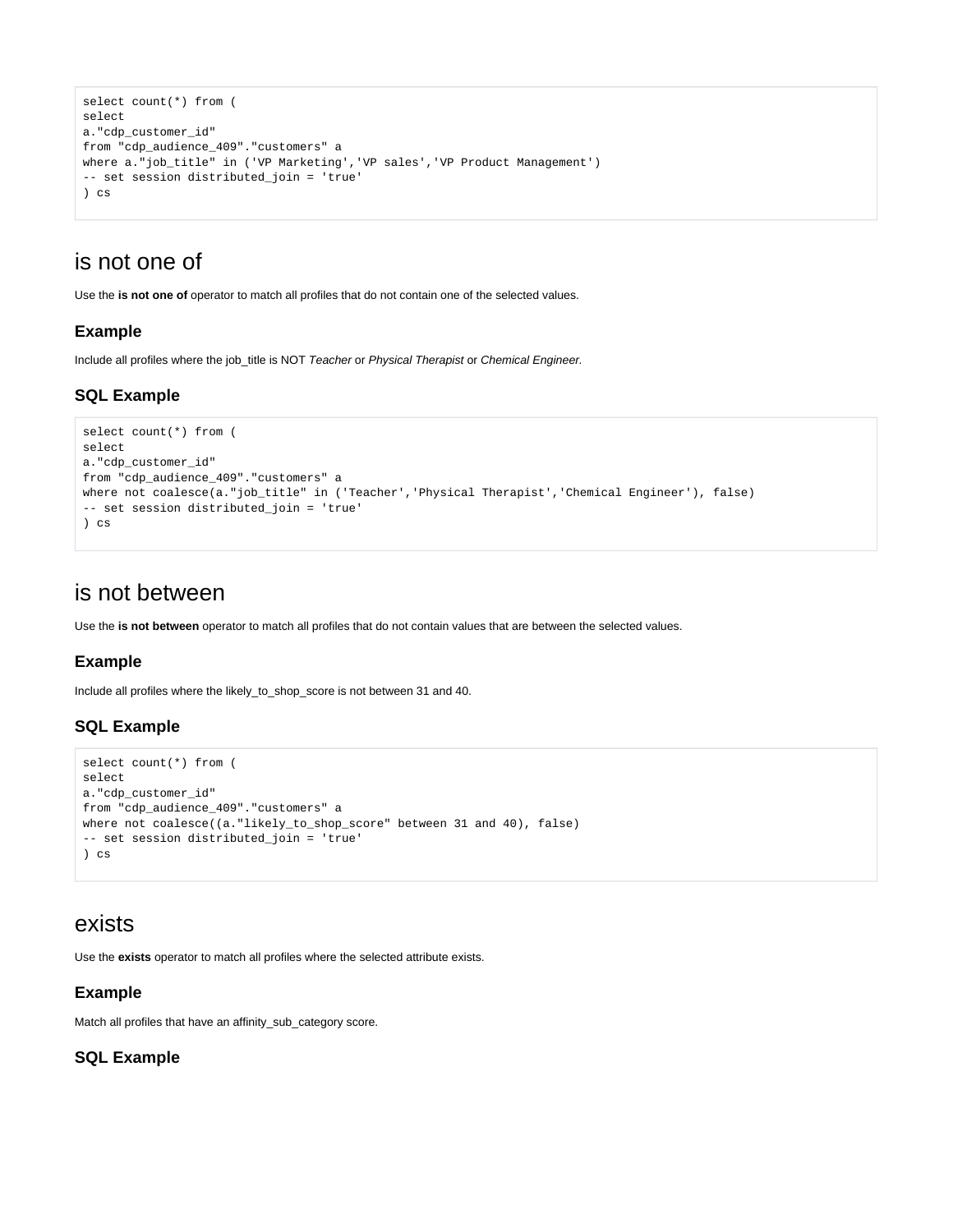```
select count(*) from (
select
a."cdp_customer_id"
from "cdp_audience_409"."customers" a
where a."affinity_sub_category" is not null
-- set session distributed_join = 'true'
) cs
```
### <span id="page-7-0"></span>does not exist

Use the **does not exist** operator to match all profiles where the attribute does not exist.

#### **Example**

Match all profiles that do not have a td\_ip\_city\_postal\_code value.

### **SQL Example**

```
select count(*) from (
select
a."cdp_customer_id"
from "cdp_audience_409"."customers" a
where a."td_ip_city_postal_code" is null
-- set session distributed_join = 'true'
) cs
```
### <span id="page-7-1"></span>does not exist or greater than

Use the **does not exist or greater than** operator to match all profiles where the attribute does not exist or is greater than a certain value.

#### **Example**

Match all profiles that do not have a td\_ip\_city\_postal\_code\_value or have a td\_ip\_city\_postal\_code\_value greater than 94119.

### **SQL Example**

```
select count(*) from (
select
a."cdp_customer_id"
from "cdp_audience_409"."customers" a
where not coalesce(a."td_ip_city_postal_code" <= '94119', false)
-- set session distributed_join = 'true'
) cs
```
### <span id="page-7-2"></span>does not exist or greater than or equal to

Use the **does not exist or greater than or equal to** operator to match all profiles where the attribute does not exist or is greater than or equal to a certain value.

#### **Example**

Match all profiles that do not have a td\_ip\_city\_postal\_code\_value or have a td\_ip\_city\_postal\_code\_value greater than or equal to 94119.